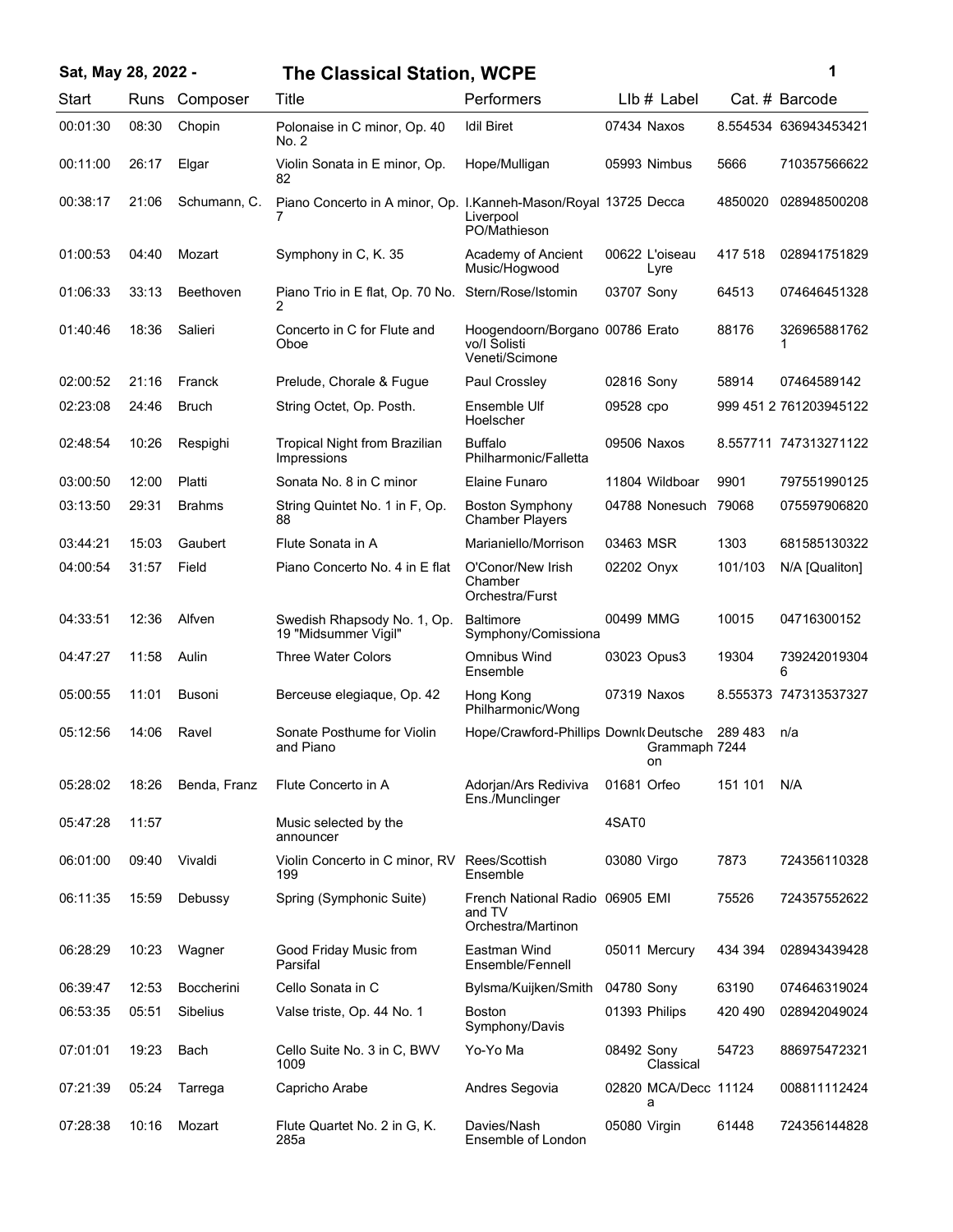| Sat, May 28, 2022 - |       |           | <b>The Classical Station, WCPE</b>                                        |                                                                              |             | 2                                    |          |                                       |
|---------------------|-------|-----------|---------------------------------------------------------------------------|------------------------------------------------------------------------------|-------------|--------------------------------------|----------|---------------------------------------|
| Start               | Runs  | Composer  | Title                                                                     | Performers                                                                   |             | $Llb#$ Label                         |          | Cat. # Barcode                        |
| 07:40:09            | 06:25 | Chopin    | Polonaise in A. Op. 40 No. 1<br>"Military"                                | <b>Idil Biret</b>                                                            |             | 07434 Naxos                          |          | 8.554534 636943453421                 |
| 07:47:49            | 11:38 | Elgar     | Four Dances for Wind Quintet                                              | Athena Ensemble                                                              |             | 04090 Chandos                        | 6554     | 095115655429                          |
| 08:01:17            | 08:32 | Nelson    | Savannah River Holiday (An<br>Overture)                                   | Eastman-Rochester<br>Orchestra/Hanson                                        |             | 02852 Mercury                        | 434 324  | 028942432429                          |
| 08:11:04            | 20:20 | Glazunov  | Violin Concerto in A minor, Op. Fischer/Russian<br>82                     | National<br>Orchestra/Kreizberg                                              |             |                                      |          | 07277 PentaTone 5186 059 827949005961 |
| 08:33:14            | 13:56 | Delius    | In a Summer Garden, a<br>Rhapsody                                         | London<br>Symphony/Wordsworth                                                |             | 06561 Musical<br>Heritage<br>Society | 513964   | 717794396423                          |
| 08:48:25            | 11:00 |           | Music selected by the<br>announcer                                        |                                                                              | 4SAT0       |                                      |          |                                       |
| 09:01:15            | 25:45 | Dvorak    | String Quartet No. 12 in F, Op. Emerson String<br>96 "American"           | Quartet                                                                      | 07568 DG    |                                      | 445 551  | 028944555127                          |
| 09:28:15            | 20:49 | Beethoven | Piano Sonata No. 15 in D, Op.<br>28 "Pastoral"                            | Wilhelm Kempff                                                               | 01310 DG    |                                      | 415834   | 028941583420                          |
| 09:50:54            | 08:32 | Offenbach | Overture to a Grand Orchestra Cincinnati Pops/Kunzel 00831 MMG            |                                                                              |             |                                      | 10022    | 04716300222                           |
| 10:01:16            | 39:53 | Price     | Symphony No. 1 in E minor                                                 | Philadelphia<br>Orchestra/Nezet-Segui<br>n                                   |             | Downk Deutsche<br>Grammaph<br>on     | n/a      | n/a                                   |
| 10:42:59            | 16:20 | Haydn     | String Quartet in D, Op. 76 No. Chiaroscuro Quartet<br>5                  |                                                                              | PV136 BIS   |                                      | 2358     | 731859992358<br>1                     |
| 11:01:09            | 22:51 | Copland   | Four Dance Episodes from<br>Rodeo                                         | Saint Louis<br>Symphony/Slatkin                                              | 00683 EMI   |                                      | 47382    | 0777473822                            |
| 11:25:15            | 11:02 | Corelli   | Concerto Grosso in F, Op. 6<br>No. 2                                      | Cantilena/Shepherd                                                           |             | 00794/Chandos                        | 8336/7/8 | N/A                                   |
| 11:38:07            | 21:15 | Schubert  | Symphony No. 3 in D, D. 200                                               | <b>BBC Scottish</b><br>Symphony<br>Orchestra/Volkov                          | 05837 BBC   |                                      | MM225    | n/a                                   |
| 12:01:12            | 07:20 | Gould     | <b>Amber Waves</b>                                                        | <b>National Symphony</b><br>Orchestra of<br>Ukraine/Kuchar                   |             | 05585 Naxos                          |          | 8.559147 636943914724                 |
| 12:09:47            | 23:21 | Telemann  | Suite for Alto Recorder, Strings Petri/Berlin Baroque<br>& Basso Continuo | Soloists/Kussmaul                                                            | 05362 BMG   |                                      | 57130    | 743215713029                          |
| 12:34:58            | 17:34 | MacDowell | Lamia, a symphonic poem, Op. Royal<br>29                                  | Philharmonic/Krueger                                                         |             | 01381 Library of<br>Congress         | 104      | N/A                                   |
| 12:53:32            | 05:53 |           | Music selected by the<br>announcer                                        |                                                                              | 4SAT1       |                                      |          |                                       |
| 13:00:00            | 06:30 |           | Met Opera Broadcast Opening                                               |                                                                              | MetLiv      |                                      |          |                                       |
| 13:06:30            | 48:00 |           | Met Opera: Glass' Akhnaten                                                |                                                                              | MetLiv      |                                      |          |                                       |
| 13:54:30            | 32:00 |           | Met Opera Broadcast: First<br>Intermission                                |                                                                              | MetLiv      |                                      |          |                                       |
| 14:26:30            | 48:00 |           | Met Opera: Glass' Akhnaten                                                |                                                                              | MetLiv      |                                      |          |                                       |
| 15:14:30            | 31:00 |           | Met Opera: Second<br>Intermission                                         |                                                                              | MetLiv      |                                      |          |                                       |
| 15:45:30            | 39:00 |           | Met Opera: Glass' Akhnaten                                                |                                                                              | MetLiv      |                                      |          |                                       |
| 16:24:30            | 07:30 |           | Met Opera Broadcast: Closing                                              |                                                                              | MetLiv      |                                      |          |                                       |
| 16:33:50            | 12:44 | Mozart    | Variations on "Ah, vous dirai-je, Jan Lisiecki, piano<br>Maman"           |                                                                              |             | DL000 Deutsche<br>Grammaph<br>on     | 4862069  |                                       |
| 16:48:14            | 11:08 | Goldsmith | Suite from First Knight                                                   | City of Prague<br>Philharmonic/Crouch<br><b>End Festival</b><br>Chorus/Raine | 13609 Silva | Screen                               | 1183     | 738572118327                          |